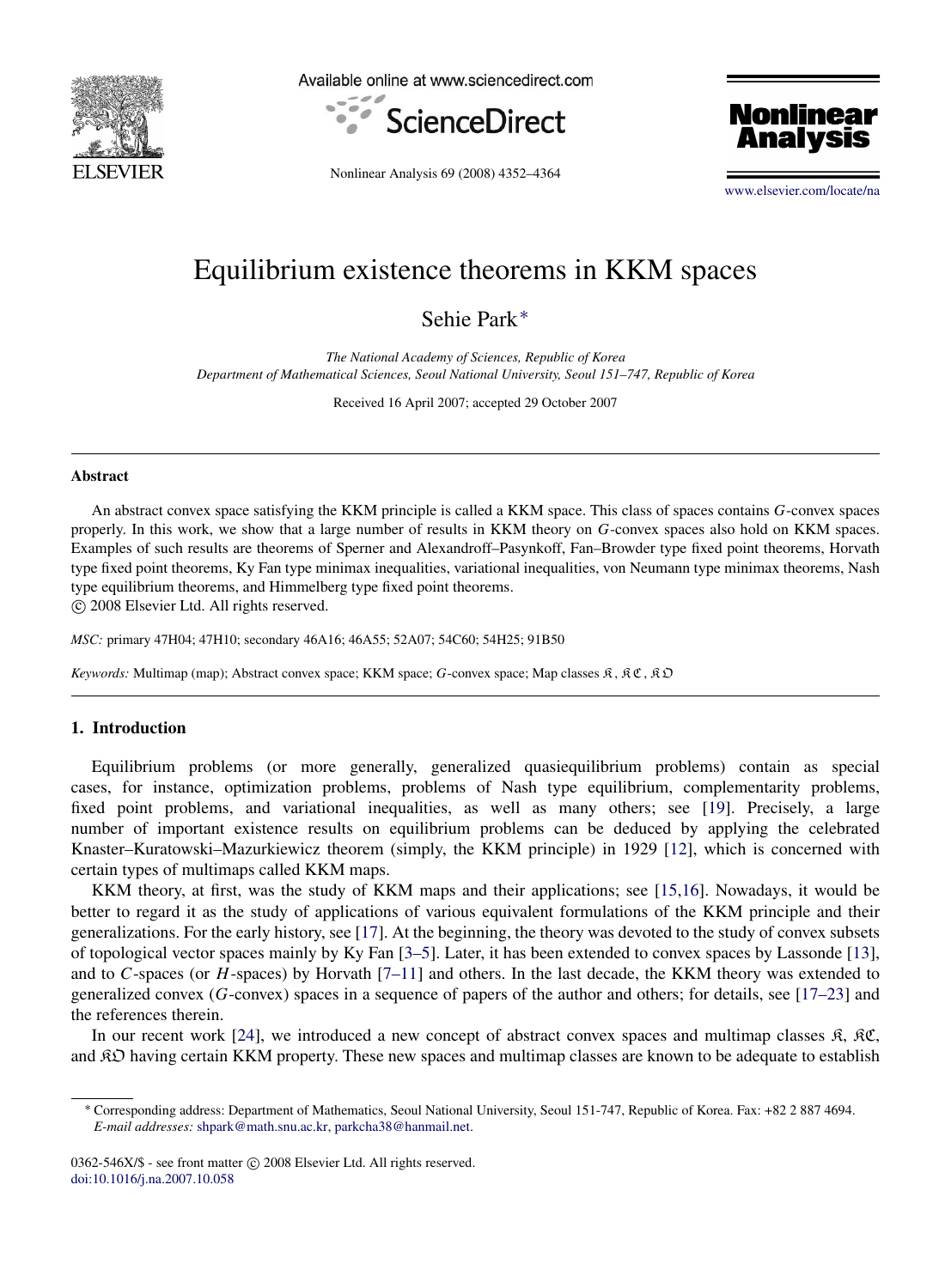KKM theory; see [\[24–30\]](#page-11-8). Especially, in [\[28\]](#page-12-0), we generalized and simplified the known results of the theory on convex spaces, *H*-spaces, *G*-convex spaces, and others. We found there that the class of abstract convex spaces (*E*, *D*; Γ) satisfying the corresponding KKM principle plays the major role in KKM theory. Therefore it seems to be quite natural to call such spaces the KKM spaces.

In the present paper, we show that a large number of well-known results in KKM theory on *G*-convex spaces also hold on KKM spaces. Examples of such results are theorems of Sperner and Alexandroff–Pasynkoff, Horvath type fixed point theorems, Fan–Browder type coincidence theorems, Ky Fan type minimax inequalities, variational inequalities, von Neumann type minimax theorems, Nash type equilibrium theorems, and Himmelberg type fixed point theorems. For related results, see [\[24–30\]](#page-11-8).

Section [2](#page-1-0) deals with preliminaries on definitions and examples of abstract convex spaces, KKM spaces, and multimap classes  $\mathcal{RC}$  and  $\mathcal{RD}$ . In Section [3,](#page-2-0) we deduce some KKM type theorems and theorems of Sperner and Alexandorff–Pasynkoff on KKM spaces. Section [4](#page-4-0) deals with Horvath type fixed point theorems on KKM spaces. In Section [5,](#page-5-0) we deduce Fan–Browder type fixed point theorems and a maximal element theorem on KKM spaces. Section [6](#page-6-0) deals with Ky Fan type minimax inequalities on KKM spaces. In Section [7,](#page-7-0) variational inequalities on compact KKM spaces and an application to best approximation are given. Section [8](#page-8-0) deals with von Neumann type minimax theorems on KKM spaces. In Section [9,](#page-9-0) a Ky Fan type intersection theorem and a Nash type equilibrium theorem are established for compact KKM spaces. Finally, Section [10](#page-10-0) deals with generalizations of the Himmelberg fixed point theorem to the KKM spaces.

Multimaps are simply called maps in this paper.

## <span id="page-1-0"></span>2. KKM spaces

Let  $\langle D \rangle$  denote the set of all nonempty finite subsets of a set *D*.

**Definition.** An *abstract convex space*  $(E, D; \Gamma)$  consists of a nonempty set *E*, a nonempty set *D*, and a map  $\Gamma : \langle D \rangle \longrightarrow E$  with nonempty values. We may denote  $\Gamma_A := \Gamma(A)$  for  $A \in \langle D \rangle$ .

Let  $(E, D; \Gamma)$  be an abstract convex space. For any  $D' \subset D$ , the  $\Gamma$ -*convex hull* of  $D'$  is denoted and defined by

$$
\operatorname{co}_{\varGamma} D' := \bigcup \{ \varGamma_A \mid A \in \langle D' \rangle \} \subset E.
$$

[co is reserved for the convex hull in vector spaces.] A subset *X* of *E* is called a Γ-*convex subset* of (*E*, *D*; Γ) relative to *D'* if for any  $N \in \langle D' \rangle$ , we have  $\Gamma_N \subset X$ , that is, co<sub>*Γ</sub>D'*  $\subset X$ . This means that  $(X, D'; \Gamma |_{\langle D' \rangle})$  itself is an abstract</sub> convex space called a *subspace* of (*E*, *D*; Γ).

When  $D \subset E$ , the space is denoted by  $(E \supset D; \Gamma)$ . In such a case, a subset *X* of *E* is said to be *Γ*-*convex* if  $\operatorname{co}_{\Gamma}(X \cap D) \subset X$ ; in other words, *X* is *Γ*-convex relative to  $D' := X \cap D$ . In the case  $E = D$ , let  $(E; \Gamma) := (E, E; \Gamma)$ . Many examples of abstract convex spaces were given in [\[24,](#page-11-8)[28\]](#page-12-0).

**Definition.** Let  $(E, D; \Gamma)$  be an abstract convex space and Z a set. For a map  $F : E \rightarrow Z$  with nonempty values, if a map  $G: D \longrightarrow Z$  satisfies

$$
F(\Gamma_A) \subset G(A) := \bigcup_{y \in A} G(y) \quad \text{for all } A \in \langle D \rangle,
$$

then *G* is called a *KKM map* with respect to *F*. A *KKM map*  $G : D \rightarrow E$  is a KKM map with respect to the identity map  $1_F$ .

A map  $F : E \to Z$  is said to have the *KKM property* and called *a*  $\mathcal{R}$ *-map* if, for any KKM map  $G : D \to Z$  with respect to *F*, the family  ${G(y)}_{y \in D}$  has the finite intersection property. We denote

 $\mathfrak{K}(E, Z) := \{ F : E \multimap Z \mid F \text{ is a } \mathfrak{K}\text{-map} \}.$ 

Similarly, when *Z* is a topological space, a  $\mathcal{RC}$ -map is defined for closed-valued maps *G*, and a  $\mathcal{RD}$ -map for open-valued maps *G*. In this case, we have

 $\mathfrak{K}(E, Z) \subset \mathfrak{KC}(E, Z) \cap \mathfrak{KD}(E, Z).$ 

Note that if *Z* is discrete then the three classes  $\mathfrak{K}$ ,  $\mathfrak{K}C$ , and  $\mathfrak{K}D$  are identical. Some authors use the notation KKM( $E$ ,  $Z$ ) instead of  $\Re\mathfrak{C}(E, Z)$ .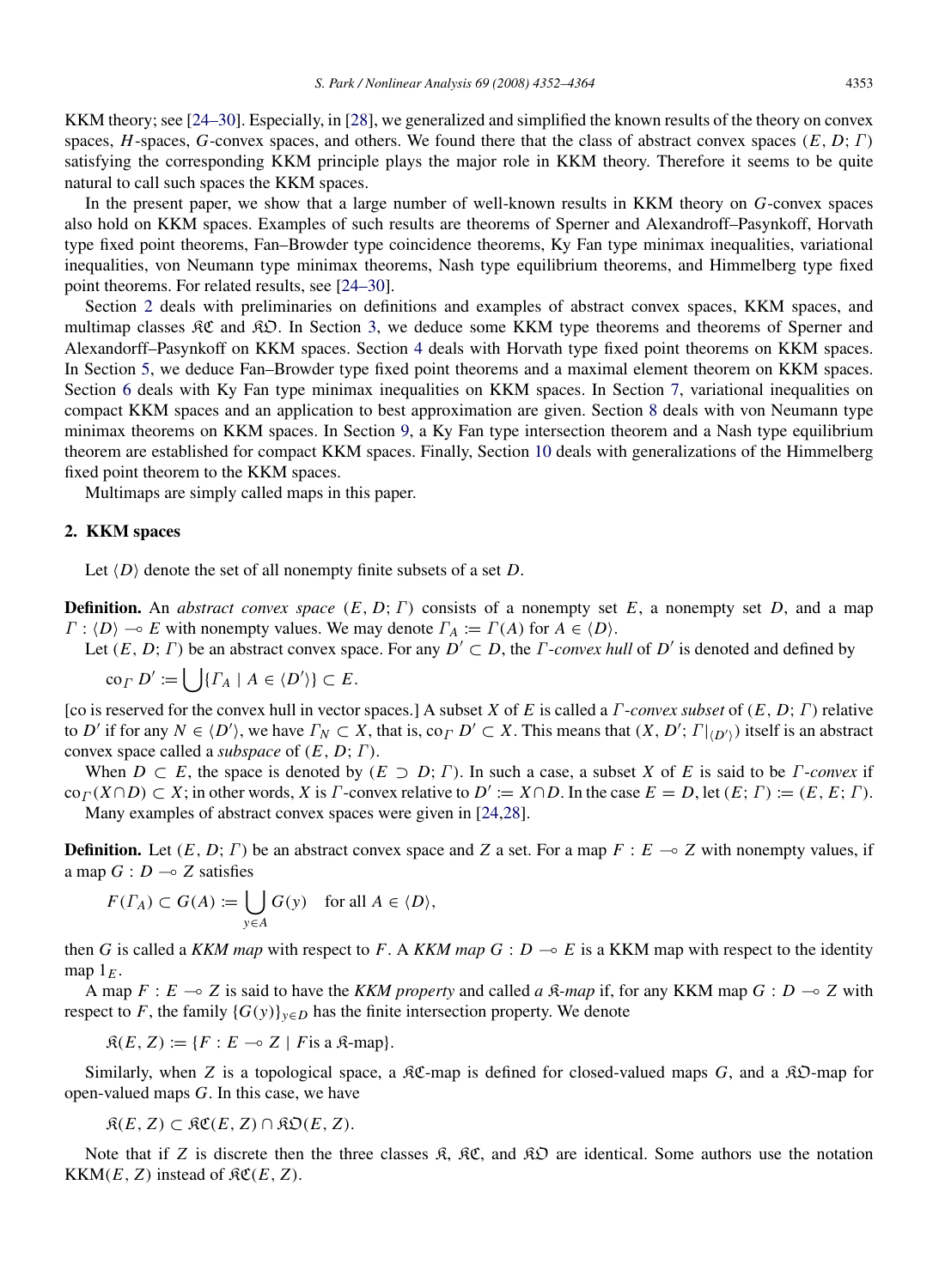**Definition.** For an abstract convex topological space  $(E, D; \Gamma)$ , the *KKM principle* is the statement  $1_E \in \mathcal{RC}(E, E) \cap$  $\mathfrak{RO}(E, E)$ .

A *KKM space* is an abstract convex topological space satisfying the KKM principle.

Definition. A *generalized convex space* or a *G*-*convex space* (*X*, *D*; Γ) consists of a topological space *X*, a nonempty set *D*, and a map  $\Gamma : \langle D \rangle \to X$  such that for each  $A \in \langle D \rangle$  with the cardinality  $|A| = n + 1$ , there exists a continuous function  $\phi_A : \Delta_n \to \Gamma(A)$  such that  $J \in \langle A \rangle$  implies  $\phi_A(\Delta_J) \subset \Gamma(J)$ .

Here,  $\Delta_n$  is the standard *n*-simplex with vertices  $\{e_i\}_{i=0}^n$ , and  $\Delta_j$  the face of  $\Delta_n$  corresponding to  $J \in \{A\}$ ; that is, if  $A = \{a_0, a_1, ..., a_n\}$  and  $J = \{a_{i_0}, a_{i_1}, ..., a_{i_k}\} \subset A$ , then  $\Delta_J = \text{co}\{e_{i_0}, e_{i_1}, ..., e_{i_k}\}$ . For details on G-convex spaces; see [\[17–23\]](#page-11-4) and the references therein.

In our recent work [\[28\]](#page-12-0), we studied elements or foundations of the KKM theory on abstract convex spaces and noticed there that many important results therein are related to KKM spaces.

Examples 2.1. The following are typical examples of *G*-convex spaces:

- 1. Any nonempty convex subset of a topological vector space (t.v.s.).
- 2. Convex spaces due to Lassonde [\[13\]](#page-11-6).
- 3. *C*-spaces (or *H*-spaces) due to Horvath [\[7–11\]](#page-11-7). Hyperconvex metric spaces are particular *C*-spaces.
- 4. Hyperbolic spaces due to Reich and Shafrir [\[34\]](#page-12-1).
- 5. *L*-spaces due to Ben-El-Mechaiekh et al. The so-called *FC*-spaces are particular forms of *L*-spaces; see [\[30\]](#page-12-2).
- 6. A  $\phi_A$ -space  $(X, D; {\phi_A}_{A \in (D)})$  consisting of a topological space X, a nonempty set D, and a family of continuous functions  $\phi_A : \Delta_n \to X$  for  $A \in \langle D \rangle$  with  $|A| = n + 1$  and  $n \in \mathbb{N} \cup \{0\}$ , can be made into a *G*-convex space [\[30\]](#page-12-2).

Examples 2.2. We give examples of KKM spaces:

- 1. Every *G*-convex space is a KKM space; see [\[18,](#page-11-9)[31\]](#page-12-3).
- 2. A connected linearly ordered space  $(X, \leq)$  can be made into an abstract convex topological space  $(X \supset D; \Gamma)$  for any nonempty  $D \subset X$  by defining  $\Gamma_A := [\min A, \max A] = \{x \in X \mid \min A \le x \le \max A\}$  for each  $A \in \langle D \rangle$ . Further, it is a KKM space; see [\[27,](#page-12-4) Theorem 5(i)].
- 3. The extended long line  $L^*$  can be made into a KKM space  $(L^* \supset D; \Gamma)$ ; see [\[27\]](#page-12-4). In fact,  $L^*$  is constructed from the ordinal space  $D := [0, \Omega]$  consisting of all ordinal numbers less than or equal to the first uncountable ordinal Ω, together with the order topology. Recall that *L* ∗ is a generalized arc obtained from [0, Ω] by placing a copy of the interval (0, 1) between each ordinal  $\alpha$  and its successor  $\alpha + 1$  and we give  $L^*$  the order topology. Now let  $\Gamma : \langle D \rangle \to L^*$  be the one as in 2. But  $L^*$  is not a *G*-convex space. In fact, since  $\Gamma \{0, \Omega\} = L^*$  is not path connected, for  $A := \{0, \Omega\} \in \{L^*\}\$  and  $\Delta_1 := [0, 1]$ , there does not exist a continuous function  $\phi_A : [0, 1] \to \Gamma_A$ such that  $\phi_A\{0\} \subset \Gamma\{0\} = \{0\}$  and  $\phi_A\{1\} \subset \Gamma\{\Omega\} = \{\Omega\}$ . Therefore  $(L^* \supset D; \Gamma)$  is not *G*-convex.

## <span id="page-2-0"></span>3. KKM type theorems in KKM spaces

<span id="page-2-1"></span>The following is a prototype of KKM type theorems given in [\[24](#page-11-8)[,28\]](#page-12-0):

**Theorem 3.1.** Let  $(E, D; \Gamma)$  be an abstract convex space, Z a set, and  $F : E \to Z$  a map. Then  $F \in \mathcal{R}(E, Z)$  if and *only if for any map*  $G : D \rightarrow Z$  *satisfying* 

 $(1)$   $F(\Gamma_N) \subset G(N)$  *for any*  $N \in \langle D \rangle$ *, we have*  $F(E) \cap \bigcap \{G(y) \mid y \in N\}$  ≠ Ø *for each*  $N \in \{D\}$ *.* 

**Remark.** If *Z* is any topological space and if  $F \in \mathcal{RO}(E, Z)$  [resp.,  $F \in \mathcal{RO}(E, Z)$ ], then we have to assume that *G* is open-valued [resp., closed-valued].

<span id="page-2-2"></span>From [Theorem 3.1](#page-2-1) with  $F = 1<sub>E</sub>$ , we immediately have the following KKM theorem for KKM spaces:

**Theorem 3.2.** An abstract convex space  $(E, D; \Gamma)$  is a KKM space if and only if for any map  $G: D \to E$  satisfying (1) *G has closed [resp., open] values, and*

(2) *G is a KKM map,*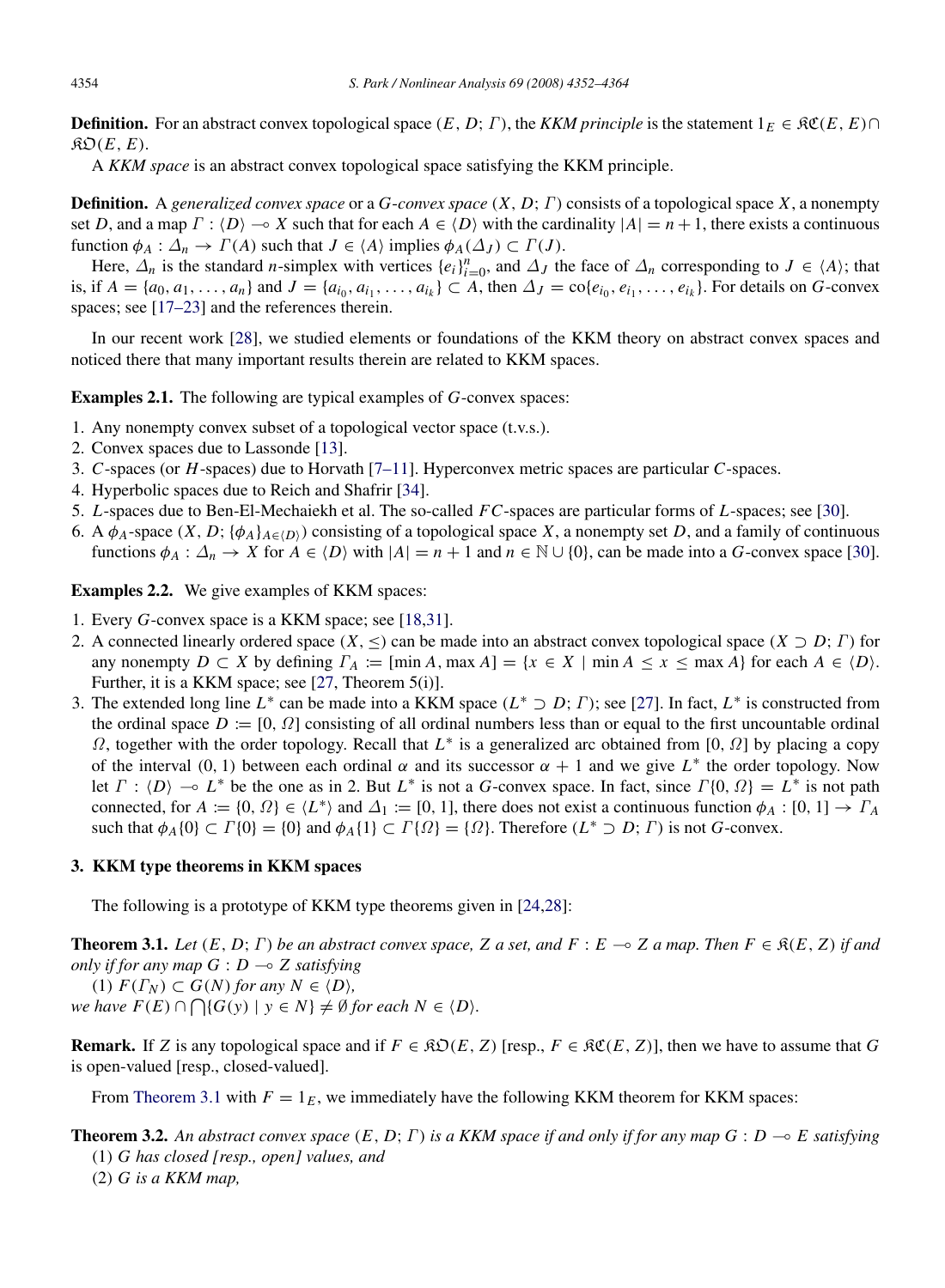*the family*  $\{G(y)\}_{y \in D}$  *has the finite intersection property. Moreover, if* (3)  $\bigcap_{y \in M} \overline{G(y)}$  *is compact for some*  $M \in \langle D \rangle$ *, then we have*

$$
\bigcap_{y \in D} \overline{G(y)} \neq \emptyset.
$$

**Remark.** The reader might prefer to assume that each  $\overline{G(y)}$  is compactly closed, but this does not generalize anything.

<span id="page-3-0"></span>For *G*-convex spaces, we have the following [\[31\]](#page-12-3):

**Theorem 3.3.** Let  $(X, D; \Gamma)$  be a G-convex space and  $G: D \to X$  a KKM map with closed [resp., open] values. *Then*  $\{G(y)\}_{y \in D}$  *has the finite intersection property. More precisely, for each*  $N \in \{D\}$  *with*  $|N| = n + 1$ *, we have* 

$$
\phi_N(\Delta_n) \cap \bigcap_{y \in N} G(y) \neq \emptyset.
$$

Note that the first part of [Theorem 3.3](#page-3-0) follows from [Theorem 3.2](#page-2-2) But the precise part does not. Recall that, at first, a *G*-convex space was defined under the additional isotonicity condition:

if 
$$
M, N \in \langle D \rangle
$$
 and  $M \subset N$ , then  $\Gamma_M \subset \Gamma_N$ . 
$$
\tag{*}
$$

Condition (∗) holds for convex spaces due to Lassonde [\[13\]](#page-11-6) or *C*-spaces due to Horvath [\[7–11\]](#page-11-7), but not for *G*-convex spaces in general. Later, it was known that the isotonicity was superfluous (see [\[18–23\]](#page-11-9)) in most applications.

However, for any *G*-convex space  $(X, D; \Gamma)$ , when  $D = A$  is finite, by putting  $\Gamma_J = \phi_A(\Delta_J)$  for each  $J \subset A$ , we may assume the isotonicity condition (∗).

From [Theorem 3.1,](#page-2-1) as in [\[29\]](#page-12-5), we can deduce KKM space versions of theorems due to Sperner [\[35\]](#page-12-6) and Alexandroff–Pasynkoff [\[1\]](#page-11-10), resp., as follows:

**Theorem 3.4.** Let  $(E, D; \Gamma)$  be a KKM space with  $D = \{a_0, a_1, \ldots, a_n\}$  and  $S: D \multimap E$  a map with nonempty *closed [resp., open] values such that*

 $(i) E = S(D)$  *and* 

(ii) *for each i*,  $0 \le i \le n$ ,  $S(a_i)$  *is disjoint from*  $\Gamma(\{a_0, \ldots, \hat{a_i}, \ldots, a_n\})$ . *If the isotonicity condition* (\*) *holds, then*  $\bigcap_{i=0}^{n} S(a_i) \neq \emptyset$ .

**Proof.** It suffices to show that *S* is a KKM map. Let  $N \in \{D\}$ . If  $N = D$ , then  $\Gamma_N \subset E = S(N)$  by (i). Suppose that *N* ⊆ *D*. Then there exists an index *j*,  $0 \le j \le n$ , such that  $a_j \notin N$ . By (ii) and condition (\*), we have

$$
S(a_j) \cap \Gamma_N \subset S(a_j) \cap \Gamma(\{a_0,\ldots,\widehat{a_j},\ldots,a_n\}) = \emptyset.
$$

However, we have  $\Gamma_N \subset E = S(D) = \bigcup_{i=0}^n S(a_i)$  and hence

 $\Gamma_N \subset \bigcup \{ S(a_i) \mid a_i \in N \} = S(N).$ 

Now the conclusion follows from [Theorem 3.2](#page-2-2)  $\Box$ 

For  $D = \{a_0, a_1, \ldots, a_n\}$ , we denote as follows:

$$
D_0 := \{a_0, \ldots, a_{n-1}\}\
$$
 and  $D_i := \{a_0, \ldots, \widehat{a_{i-1}}, \ldots, a_n\}$ 

for  $1 \leq i \leq n$ .

**Theorem 3.5.** Let  $(E, D; \Gamma)$  be a KKM space with  $D = \{a_0, a_1, \ldots, a_n\}$  and  $T : D \multimap E$  a map with nonempty *closed [resp., open] values such that*

 $(i) E = T(D)$  *and* (ii)  $\Gamma_{D_i} \subset T(a_i)$  *for*  $0 \leq i \leq n$ . *If the isotonicity condition* (\*) *holds, then*  $\bigcap_{i=0}^{n} T(a_i) \neq \emptyset$ *.*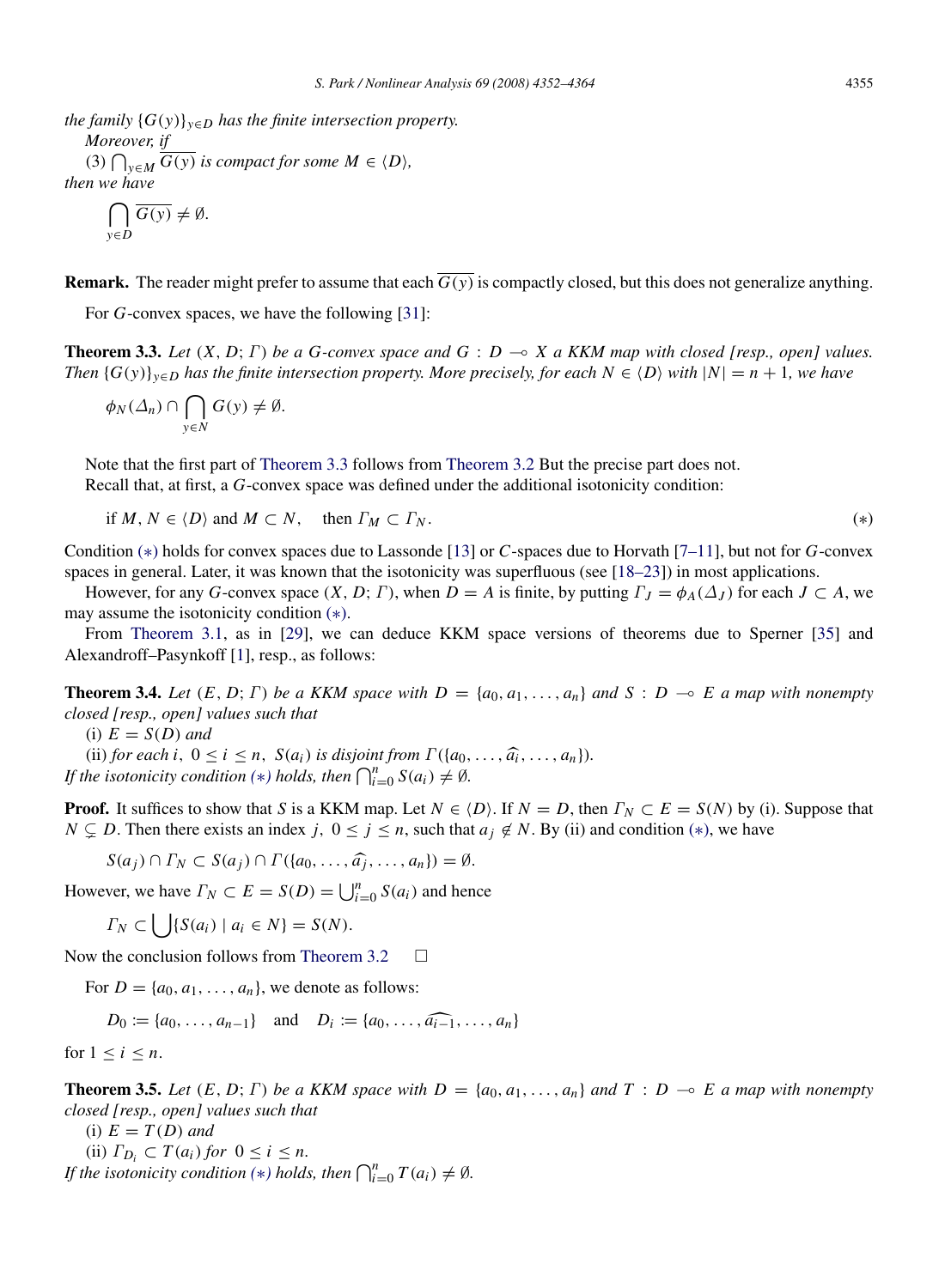**Proof.** We show that *T* is a KKM map. Let  $N \in \{D\}$ . If  $N = D$ , then  $\Gamma_N \subset E = T(N)$  by (i). Suppose that  $N \subset D$ . Then, by (ii) and condition  $(*)$ ,

 $\Gamma_N \subset \Gamma_{D_i} \subset T(a_i)$  for some  $a_i \in N$ ,

and hence

 $\Gamma_N \subset \bigcup \{ T(a_i) \mid a_i \in N \} = T(N).$ 

Now the conclusion follows from [Theorem 3.2](#page-2-2)  $\Box$ 

# <span id="page-4-0"></span>4. Horvath type fixed point theorems

In this section, we generalize fixed point theorems in Section 4 of Horvath [\[10\]](#page-11-11).

We follow the notations in [\[10\]](#page-11-11): Let  $A : X \to Y$  be a map between sets. Let  $A^{-}(y) := \{x \in X \mid y \in A(x)\}\$ for  $y \in Y$ . Define the map  $A^* : Y \to X$  by  $A^*(y) := X \setminus A^-(y)$ . Obviously  $A^{**} = A; x \in A^*(y)$  if and only if  $y \notin A(x)$ ; and if  $B : X \to Y$  is another map such that  $B \subset A$  then  $A^* \subset B^*$ .

For  $Y = D$ , the following reduces to Horvath's amusing lemma [\[10,](#page-11-11) Section 4, Lemma 1]:

**Lemma 4.1.** *Let*  $(Y \supset D; \Gamma)$  *be an abstract convex space and*  $T: Y \rightarrow Y$  *a map such that* 

<span id="page-4-1"></span>(1) *for each*  $y \in Y$ *,*  $y \in T(y)$ *; and* 

 $(2)$  *for each*  $y \in Y$ ,  $T^*(y)$  *is*  $\Gamma$ *-convex.* 

*Then T is a KKM map, that is, for each*  $J \in \langle D \rangle$ *,*  $\Gamma(J) \subset \Gamma(J)$ *.* 

**Proof.** Suppose that  $u \notin T(J)$ . Then, for each  $y \in J$ ,

 $u \notin T(y) \Leftrightarrow y \notin T^-(u) \Leftrightarrow y \in Y \setminus T^-(u) = T^*(u).$ 

Hence, by (2),  $\Gamma(J) \subset T^*(u)$ . On the other hand, since  $u \in T(u)$  by (1), we have  $u \notin T^*(u)$ . Therefore  $u \notin \Gamma(J)$ .  $\square$ 

<span id="page-4-2"></span>[Lemma 4.1](#page-4-1) can be reformulated as a purely set-theoretical fixed point result, as in [\[10,](#page-11-11) Section 4, Lemma 1']:

**Lemma 4.2.** Let  $(Y \supset D; \Gamma)$  be an abstract convex space and  $S: Y \to Y$  a map such that

(1) *there exists a*  $J_0 \in \langle D \rangle$  *such that*  $\Gamma(J_0) \cap \bigcap_{y \in J_0} S^-(y) \neq \emptyset$ *; and* 

(2) *for each*  $y \in Y$ *,*  $S(y)$  *is*  $\Gamma$ *-convex.* 

*Then there exists a*  $\overline{y} \in Y$  *such that*  $\overline{y} \in S(\overline{y})$ *.* 

**Proof.** Let  $T^* = S$  or  $T = S^*$ . Then the negation of the conclusion of [Lemma 4.1](#page-4-1) is condition (1). Since condition (2) of [Lemmas 4.1](#page-4-1) and [4.2](#page-4-2) are identical, we obtain the negation of condition (1) of [Lemma 4.1.](#page-4-1) Hence  $\overline{y} \notin T(\overline{y})$  for some  $\overline{y} \in Y$ . Hence  $\overline{y} \in T^*(\overline{y}) = S(\overline{y})$ .  $\Box$ 

**Theorem 4.3.** Let  $(E \supset D; \Gamma)$  be a KKM space and R, S :  $E \rightarrow E$  be two maps such that

<span id="page-4-3"></span>(1) *for each*  $x \in E$ ,  $R(x)$  *is closed [resp., open] and*  $x \in S(x)$  ⊂  $R(x)$ ;

(2) *for each*  $y \in E$ ,  $S^*(y)$  *is*  $\Gamma$ *-convex; and* 

(3)  $\overline{R(x_0)}$  *is compact for some*  $x_0 \in D$ .

*Then*  $\bigcap_{x \in D} \overline{R(x)} \neq \emptyset$ *.* 

**Proof.** By [Lemma 4.1,](#page-4-1)  $\Gamma_J \subset S(J)$  for each  $J \in \langle D \rangle$  and hence *S* and *R* are KKM maps. Therefore, by [Theorem 3.2,](#page-2-2) the family  $\{R(x) \mid x \in D\}$  has the finite intersection property. Since  $R(x_0)$  is compact for some  $x_0 \in D$ , the conclusion follows.  $\square$ 

Remark. [Theorem 4.3](#page-4-3) generalizes Horvath [\[10,](#page-11-11) Section 4, Theorem 1].

By taking  $A = R^*$  and  $B = S^*$  we obtain at once the following fixed point theorem: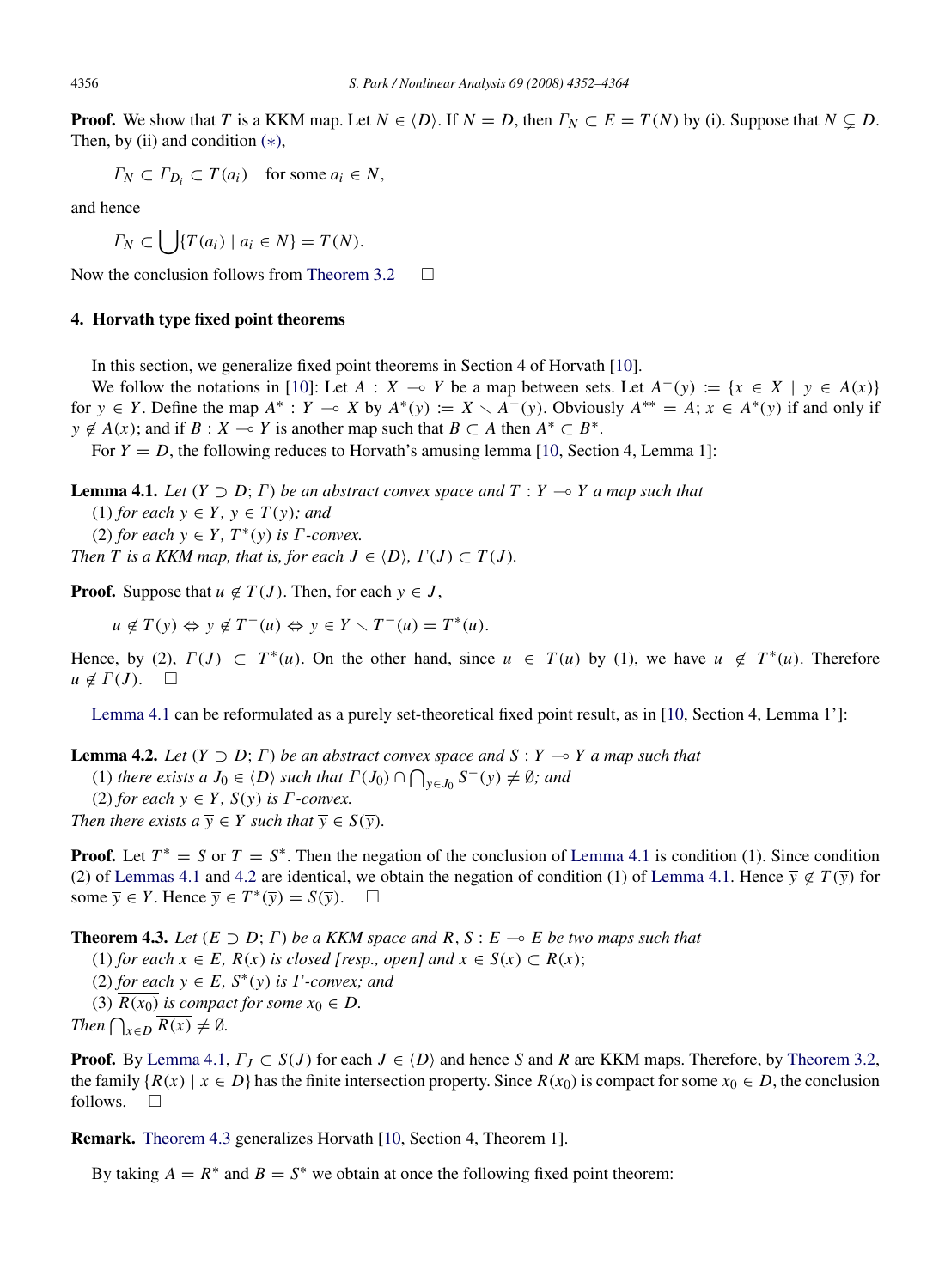<span id="page-5-1"></span>**Theorem 4.4.** Let  $(E \supset D; \Gamma)$  be a KKM space and A,  $B: E \to E$  two maps such that (1) *for each*  $y \in E$ ,  $A^{-}(y)$  *is open [resp., closed]*,  $A(y) \neq \emptyset$  *and*  $A(y) \subset B(y)$ ; (2) *for each*  $x \in E$ *,*  $B(x)$  *is*  $\Gamma$ *-convex; and* (3)  $E \setminus A^{-}(y_0)$  *is compact for some*  $y_0 \in D$ . *Then there is a*  $\overline{x} \in E$  *such that*  $\overline{x} \in B(\overline{x})$ *.* 

Remark. [Theorem 4.4](#page-5-1) generalizes Horvath [\[10,](#page-11-11) Section 4, Theorem 2].

## <span id="page-5-0"></span>5. Fan–Browder type fixed point theorems

<span id="page-5-2"></span>The following coincidence theorem was given in [\[24](#page-11-8)[,28\]](#page-12-0):

**Theorem 5.1.** Let  $(E, D; \Gamma)$  be an abstract convex space, Z a set, S :  $D \to Z$ , T :  $E \to Z$  maps, and  $F \in \mathcal{R}(E, Z)$ . *Suppose that*

 $(1)$  *for each*  $z \in F(E)$ ,  $\text{co}_{\Gamma} S^{-}(z) \subset T^{-}(z)$  *[that is,*  $T^{-}(z)$  *is*  $\Gamma$ *-convex relative to*  $S^{-}(z)$ *]; and* 

 $(2)$   $F(E) \subset S(N)$  *for some*  $N \in \langle D \rangle$ *.* 

*Then there exists an*  $\bar{x} \in E$  *such that*  $F(\bar{x}) \cap T(\bar{x}) \neq \emptyset$ *.* 

**Remark.** If *Z* is any topological space and *S* has open [resp., closed] values, then we can assume that  $F \in \mathcal{RC}(E, Z)$  $[resp., F \in \mathcal{RO}(E, Z)]$  in [Theorem 5.1.](#page-5-2)

From [Theorem 5.1](#page-5-2) with  $F = 1<sub>E</sub>$ , as in [\[24\]](#page-11-8), we have the following prototype of the Fan–Browder fixed point theorem:

**Theorem 5.2.** Let  $(E, D; \Gamma)$  be a KKM space, and  $G : E \to D, F : E \to E$  maps satisfying

<span id="page-5-3"></span>(1) *for each*  $x \in E$ ,  $\text{co}_{\Gamma} G(x) \subset F(x)$  *[that is, F(x) is*  $\Gamma$ *-convex relative to*  $G(x)$ *]*;

(2)  $E = G^{-}(N)$  *for some*  $N ∈ \langle D \rangle$ *; and* 

(3) *G* <sup>−</sup> *has open [resp., closed] values.*

*Then F* has a fixed point  $\bar{x} \in E$ , that is,  $\bar{x} \in F(\bar{x})$ .

Any binary relation *R* in a set *X* can be regarded as a map  $T : X \rightarrow X$  and conversely by the following obvious way:

 $y \in T(x)$  if and only if  $(x, y) \in R$ .

Therefore, a point  $x_0 \in X$  is called a *maximal element* of a map *T* if  $T(x_0) = \emptyset$ .

The Fan–Browder fixed point theorem is used by Borglin and Keiding [\[2\]](#page-11-12) and Yannelis and Prabhakar [\[39\]](#page-12-7) to the existence of maximal elements in mathematical economics.

<span id="page-5-4"></span>From [Theorem 5.2,](#page-5-3) we have the following maximal element theorem:

**Theorem 5.3.** Let  $(E, D; \Gamma)$  be a KKM space and  $G : E \to D, F : E \to E$  maps satisfying

 $(1)$  *for each*  $x \in E$ ,  $\text{co}_{\Gamma} G(x) \subset F(x)$ ;

 $(2)$   $F<sup>−</sup>(E)$  ⊂  $G<sup>−</sup>(N)$  *for some*  $N \in \langle D \rangle$ *;* 

(3) *G* <sup>−</sup> *has open [resp., closed] values; and*

 $(4)$   $x \notin F(x)$  *for all*  $x \in E$ .

*Then F* has a maximal element  $\bar{x} \in E$ , that is,  $F(\bar{x}) = \emptyset$ .

**Proof.** Note that (1) and (3) are the same to conditions (1) and (3) of [Theorem 5.2,](#page-5-3) resp. Suppose that  $F(x) \neq \emptyset$  for each *x* ∈ *E*. Then  $E = F^{-}(E) = \bigcup \{F^{-}(y) | y \in E\}$ . By (2), condition (2) of [Theorem 5.2](#page-5-3) holds. Therefore, by [Theorem 5.2,](#page-5-3) *F* has a fixed point. This violates (4).  $\Box$ 

For a *G*-convex space, [Theorem 5.3](#page-5-4) generalizes the results in [\[18–21\]](#page-11-9). Note that the conclusions of [Theorems 5.2](#page-5-3) and [5.3](#page-5-4) follow from the KKM principle.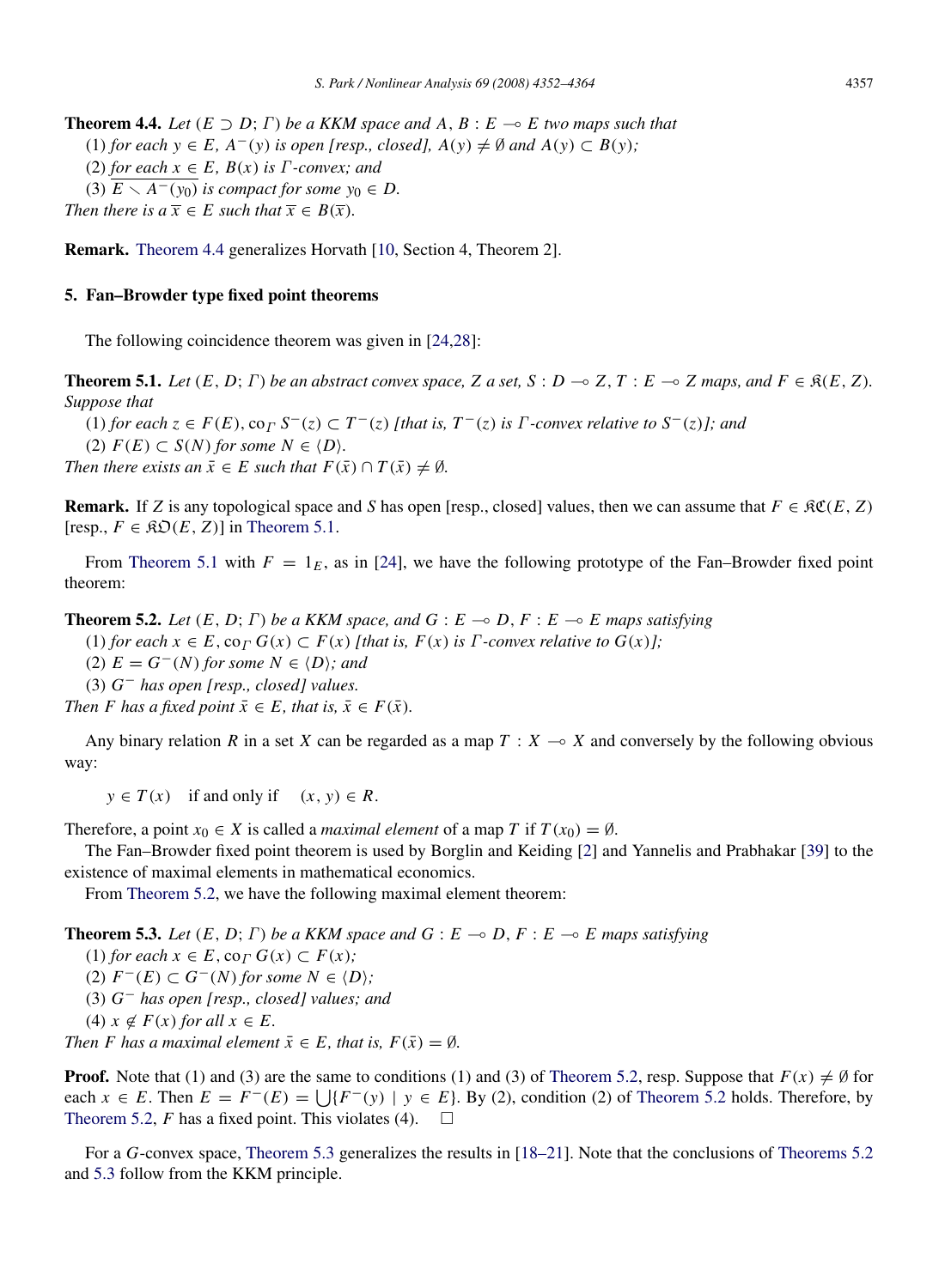# <span id="page-6-0"></span>6. Ky Fan type minimax inequalities

<span id="page-6-1"></span>From [Theorem 5.1,](#page-5-2) we have the following analytic alternative, which is a basis of various equilibrium problems:

**Theorem 6.1.** Let  $(E, D; \Gamma)$  be an abstract convex space, Z a set,  $F \in \mathcal{R}(E, Z)$ ,  $\alpha, \beta \in \mathbb{R}$ , and  $f: D \times Z \to \mathbb{R}$ ,  $g: E \times Z \to \overline{\mathbb{R}}$  *extended real-valued functions. Suppose that* 

(1) *for each*  $z \in F(E)$ ,

$$
\operatorname{co}_{\varGamma}\{y \in D \mid f(y, z) > \alpha\} \subset \{x \in E \mid g(x, z) > \beta\}.
$$

*Then either*

(a) *for each*  $N \in \{D\}$ *, there exists a*  $z_N \in F(E)$  *such that*  $f(y, z_N) \leq \alpha$  *for all*  $y \in N$ *; or* 

(b) *there exists an*  $(\hat{x}, \hat{z}) \in F$  *such that*  $g(\hat{x}, \hat{z}) > \beta$ *.* 

**Proof.** Consider the maps  $S : D \to Z$  and  $T : E \to Z$  given by

$$
S(y) := \{ z \in Z \mid f(y, z) > \alpha \} \quad \text{for } y \in D
$$

and

$$
T(x) := \{ z \in Z \mid g(x, z) > \beta \} \quad \text{for } x \in E.
$$

Then (1) implies (1) in [Theorem 5.1.](#page-5-2) Suppose that (a) does not hold. Then, for some  $N \in \langle D \rangle$  and for each  $z \in F(E)$ there exists an  $y \in N$  such that  $f(y, z) > \alpha$ ; that is,  $F(E) \subset S(N)$ . Hence (2) in [Theorem 5.1](#page-5-2) holds. Therefore, by [Theorem 5.1,](#page-5-2) *F* and *T* have a coincidence point  $\hat{x} \in X$  with  $F(\hat{x}) \cap T(\hat{x}) \neq \emptyset$ ; that is, (b) holds.  $\square$ 

**Remark.** If *Z* is a topological space and  $\{z \in Z \mid f(y, z) > \alpha\}$  is open [resp., closed] for each  $y \in D$ , then we can assume that  $F \in \mathfrak{RC}(E, Z)$  [resp.,  $F \in \mathfrak{RO}(E, Z)$ ] as in [Theorem 5.1.](#page-5-2)

<span id="page-6-2"></span>From [Theorem 6.1,](#page-6-1) we clearly have the following generalized form of the Ky Fan minimax inequality [\[5\]](#page-11-13):

**[Theorem](#page-6-1) 6.2.** *Under the hypothesis of Theorem* 6.1, if  $\alpha = \beta = \sup\{g(x, z) | (x, z) \in F\}$ *, then for each*  $N \in \langle D \rangle$ *,* (c) *there exists a*  $z_N \in F(E)$  *such that* 

$$
f(y, z_N) \le \sup_{(x, z) \in F} g(x, z)
$$
 for all  $y \in N$ ; and

(d) *we have the following minimax inequality*

 $\inf_{z \in F(E)} \sup_{y \in N}$ *y*∈*N*  $f(y, z) \leq$  sup (*x*,*z*)∈*F g*(*x*,*z*).

Recall that an extended real-valued function  $g: X \to \overline{\mathbb{R}}$ , where X is a topological space, is *lower* [resp., *upper*] *semicontinuous* (l.s.c.) [resp., u.s.c.] if  $\{x \in X \mid g(x) > r\}$  [resp.,  $\{x \in X \mid g(x) < r\}$ ] is open for each  $r \in \mathbb{R}$ .

From [Theorem 4.3,](#page-4-3) we obtain the following form of the minimax inequality of Ky Fan as in Horvath [\[10,](#page-11-11) Section 5, Proposition 1].

**Theorem 6.3.** Let  $(E \supset D; \Gamma)$  be a KKM space and  $f, g: E \times E \to \mathbb{R}$  two functions such that

- (1)  $f \leq g$ ;
- (2) *for each*  $y \in E$ ,  $x \mapsto g(x, y)$  *is l.s.c.*;

(3) *for each*  $x \in E$ ,  $\{y \in E \mid f(x, y) > 0\}$  *is*  $\Gamma$ *-convex; and* 

(4) {*x* ∈ *E* | *g*(*x*, *y*<sub>0</sub>) ≤ 0} *is compact for some y*<sub>0</sub> ∈ *D*.

*Then the following alternative holds:*

(a) *there is a*  $x_0 \in E$  *such that*  $\sup\{g(x_0, y) \mid y \in E\} \leq 0$ *; or* 

(b) *there is a*  $y_0 \in E$  *such that*  $f(y_0, y_0) > 0$ *.*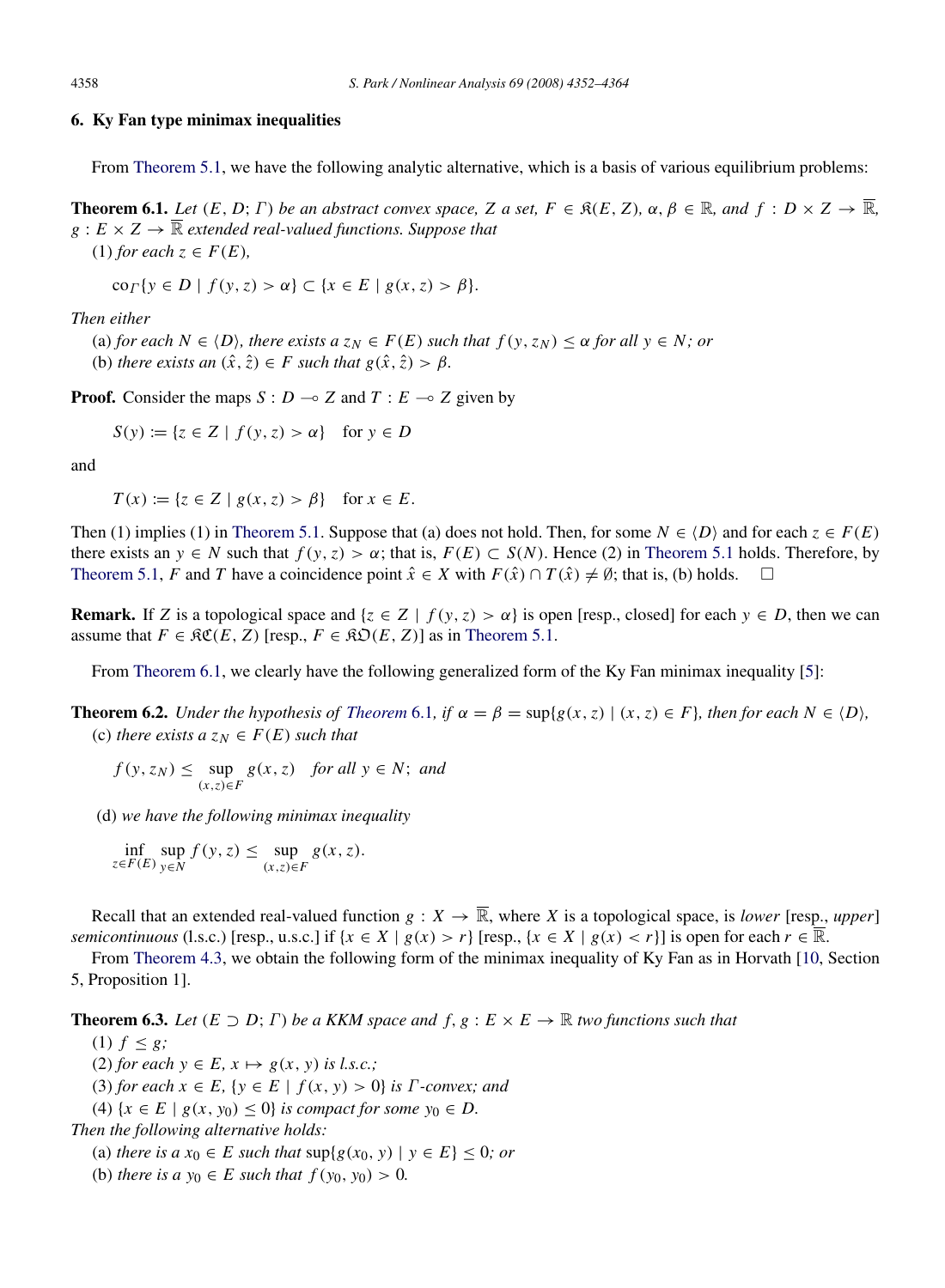$$
R(y) := \{ x \in E \mid g(x, y) \le 0 \}
$$

and

 $S(y) := \{x \in E \mid f(x, y) \leq 0\}.$ 

Then the conclusion follows.  $\Box$ 

For an abstract convex space  $(X; \Gamma)$ , a real function  $f: X \to \overline{\mathbb{R}}$  is said to be *quasiconcave* [resp., *quasiconvex*] if  ${x \in X \mid f(x) > r}$  [resp.,  ${x \in X \mid f(x) < r}$ ] is *Γ*-convex for each  $r \in \overline{\mathbb{R}}$ .

An abstract convex space (*X*; Γ) is said to be *compact* if *X* is a compact topological space. From now on, for simplicity, we are mainly concerned with compact KKM spaces (*X*; Γ). For example, any compact *G*-convex space, any compact *H*-space, or any compact convex space of the form  $(X; \Gamma)$  is such a space.

The following is a particular form of the minimax [Theorem 6.2:](#page-6-2)

**Theorem 6.4.** *Let*  $(X; \Gamma)$  *be a compact KKM space and*  $f, g: X \times X \to \mathbb{R} \cup \{+\infty\}$  *be functions such that* 

<span id="page-7-1"></span>(1)  $f(x, y) \leq g(x, y)$  *for each*  $(x, y) \in X \times X$ ,

(2) *for each*  $x \in X$ ,  $g(x, \cdot)$  *is quasiconcave on* X; *and* 

(3) *for each*  $y \in X$ ,  $f(\cdot, y)$  *is l.s.c. on* X.

*Then we have*

min sup<br>*y*∈*X*  $_{x∈X}$ *x*∈*X*  $f(x, y) \leq \sup$ *x*∈*X g*(*x*, *x*).

**Proof.** Observe that  $\sup_{x \in X} f(x, y)$  is by (3) a l.s.c. function of y on the compact space X, and therefore its minimum exists. If  $\sup_{x \in X} g(x, x) = +\infty$ , then the inequality in the conclusion holds automatically. If  $\gamma = \sup_{x \in X} g(x, x)$  $+\infty$ , then by [Theorem 6.2](#page-6-2) with  $F = 1_X$ , we have the conclusion.  $\square$ 

**Remarks.** 1. For  $f = g$ , [Theorem 6.4](#page-7-1) reduces to Fan's minimax inequality [\[5\]](#page-11-13) on convex subsets of a topological vector space. Fan obtained his inequality from his own generalization of the KKM principle, and applied it to deduce fixed point theorems, theorems on sets with convex sections, a fundamental existence theorem in potential theory, and so on.

2. Later, the inequality has been an important tool in nonlinear analysis, game theory, and economic theory; see [\[17](#page-11-4)[,18\]](#page-11-9).

In particular, we have the following:

**Corollary 6.5.** *Under the hypothesis of [Theorem](#page-7-1)* 6.4, if  $g(x, x) \leq 0$  *for all*  $x \in X$ *, then there exists a*  $y_0 \in X$  *such that*  $f(x, y_0) \leq 0$  *for all*  $x \in X$ *. Thus in particular* 

<span id="page-7-2"></span>min sup<br>*y*∈*X*<sub>x∈</sub>*x x*∈*X f* (*x*, *y*)  $\leq$  0.

## <span id="page-7-0"></span>7. Variational inequalities and best approximations

[Theorem 6.4](#page-7-1) can be applied to the existence of solutions of certain variational inequalities:

**Theorem 7.1.** Let  $(X; \Gamma)$  be a compact KKM space and p,  $q: X \times X \to \mathbb{R}$  and  $h: X \to \mathbb{R}$  functions satisfying

<span id="page-7-3"></span>(1)  $p(x, y) \leq q(x, y)$  *for each*  $(x, y) \in X \times X$ *, and*  $q(x, x) \leq 0$  *for all*  $x \in X$ *;* 

(2) *for each*  $x \in X$ ,  $q(x, \cdot) + h(\cdot)$  *is quasiconcave on* X; *and* 

(3) *for each*  $y \in X$ ,  $p(\cdot, y) - h(\cdot)$  *is l.s.c. on* X.

*Then there exists a*  $y_0 \in X$  *such that* 

 $p(x, y_0) + h(y_0) \leq h(x)$  *for all*  $x \in X$ .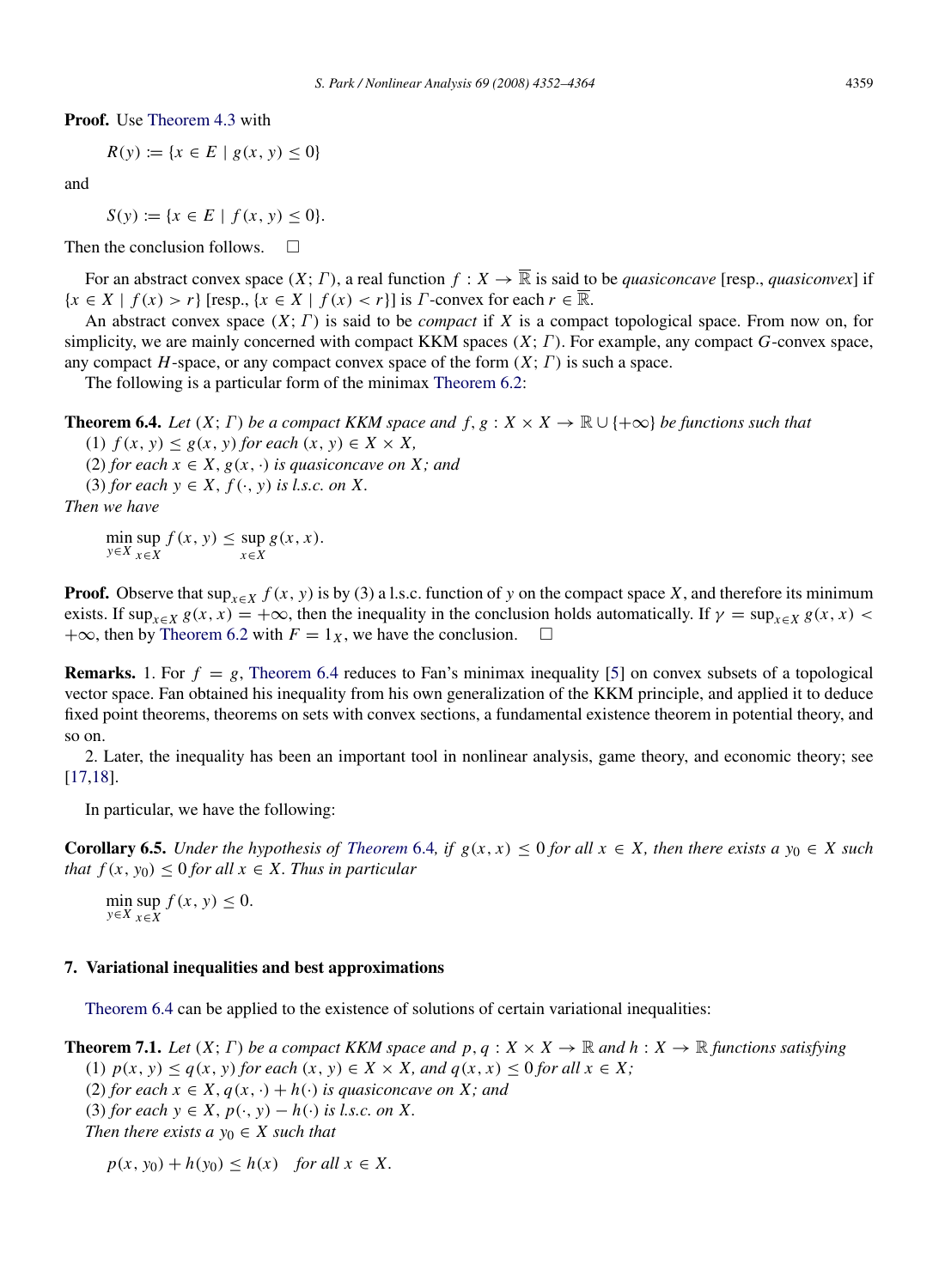## Proof. Let

 $f(x, y) := p(x, y) + h(y) - h(x),$   $g(x, y) := q(x, y) + h(y) - h(x)$ 

for  $(x, y) \in X \times Y$ . Then *f* and *g* satisfy the requirements of [Theorem 6.4.](#page-7-1) Furthermore,  $g(x, x) = g(x, x) \leq 0$  for all  $x \in X$ . Therefore, by [Corollary 6.5,](#page-7-2) the conclusion follows.  $\square$ 

## **Remarks.** 1. Putting  $h = 0$ , [Theorem 7.1](#page-7-3) reduces to [Corollary 6.5.](#page-7-2)

2. [Theorem 7.1](#page-7-3) is a basis of existence theorems of many results concerning variational inequalities; see [\[18\]](#page-11-9) and the references therein.

**Theorem 7.2.** Let  $(X; \Gamma)$  be a compact KKM space and p,  $q: X \times X \to \mathbb{R}$  functions such that

<span id="page-8-1"></span>(1)  $p \leq q$  *on the diagonal*  $\Delta := \{(x, x) \mid x \in X\}$  *and*  $q \leq p$  *on*  $(X \times X) \setminus \Delta$ *;* 

(2) *for each*  $x \in X$ ,  $y \mapsto q(y, y) - q(x, y)$  *is quasiconcave on* X; *and* 

(3) *for each*  $y \in X$ ,  $x \mapsto p(x, y)$  *is u.s.c. on* X.

*Then there exists a*  $y_0 \in X$  *such that* 

 $p(y_0, y_0) \leq p(x, y_0)$  *for all*  $x \in X$ .

**Proof.** Define  $f, g: X \times X \rightarrow R$  by

 $f(x, y) := p(y, y) - p(x, y),$   $g(x, y) := q(y, y) - q(x, y).$ 

Then *f* and *g* satisfy the hypothesis of [Theorem 6.4.](#page-7-1) Since  $g(x, x) = 0$  for all  $x \in X$ , [Corollary 6.5](#page-7-2) implies that  $f(x, y_0) < 0$  for all  $x \in X$ . This implies the conclusion.  $\square$ 

**Remark.** For a convex space *X* and  $p = q$ , [Theorem 7.2](#page-8-1) reduces to a result of Fan [\[5\]](#page-11-13), which was shown to be very useful in nonlinear functional analysis. In fact, the Tychonoff (and hence, the Brouwer) fixed point theorem, Browder's variational inequality, and many other applications follow from his result.

A simple consequence of [Theorem 7.2](#page-8-1) is the following well-known existence result on best approximations originated from Ky Fan [\[4\]](#page-11-14):

**Corollary 7.3.** Let X be a compact convex subset of a topological vector space E and  $f : X \rightarrow E$  a continuous *function. Then for any continuous seminorm p on E, there exists a point*  $y_0 \in X$  *such that* 

<span id="page-8-2"></span> $p(y_0 - f(y_0)) \leq p(x - f(y_0))$  *for all*  $x \in X$ .

**Proof.** For each  $y \in X$ ,  $x \mapsto p(y - f(y)) - p(x - f(y))$  is convex on X, and for each  $x \in X$ ,  $y \mapsto p(x - f(y))$  is continuous. Therefore, by [Theorem 7.2,](#page-8-1) we have a  $y_0 \in X$  satisfying the conclusion.  $\square$ 

Remark. Further if *E* is a normed vector space and *p* is a norm on *E*, then [Corollary 7.3](#page-8-2) reduces to the well-known existence result on best approximation due to Ky Fan [\[4,](#page-11-14) Theorem 2], which immediately implies the Schauder fixed point theorem; that is, the normed space version of the Brouwer theorem. Therefore, [Corollary 7.3](#page-8-2) generalizes and implies the Brouwer theorem. Note also that [Corollary 7.3](#page-8-2) partially generalizes Reich [\[32,](#page-12-8) Lemma 1.4], [\[33,](#page-12-9) Corollary 2.2].

## <span id="page-8-0"></span>8. von Neumann type minimax theorems

We begin this section with that the product of any family of abstract convex spaces is also an abstract convex space. In fact, we clearly have the following:

**Lemma 8.1.** Let  $\{(E_i, D_i; \Gamma_i)\}_{i \in I}$  be any family of abstract convex spaces. Let  $E := \prod_{i \in I} E_i$  and  $D := \prod_{i \in I} D_i$ . *For each*  $i \in I$ , let  $\pi_i : D \to D_i$  be the projection. For each  $A \in \langle D \rangle$ , define  $\Gamma(A) := \prod_{i \in I} \Gamma_i(\pi_i(A))$ . Then (*E*, *D*; Γ) *is an abstract convex space.*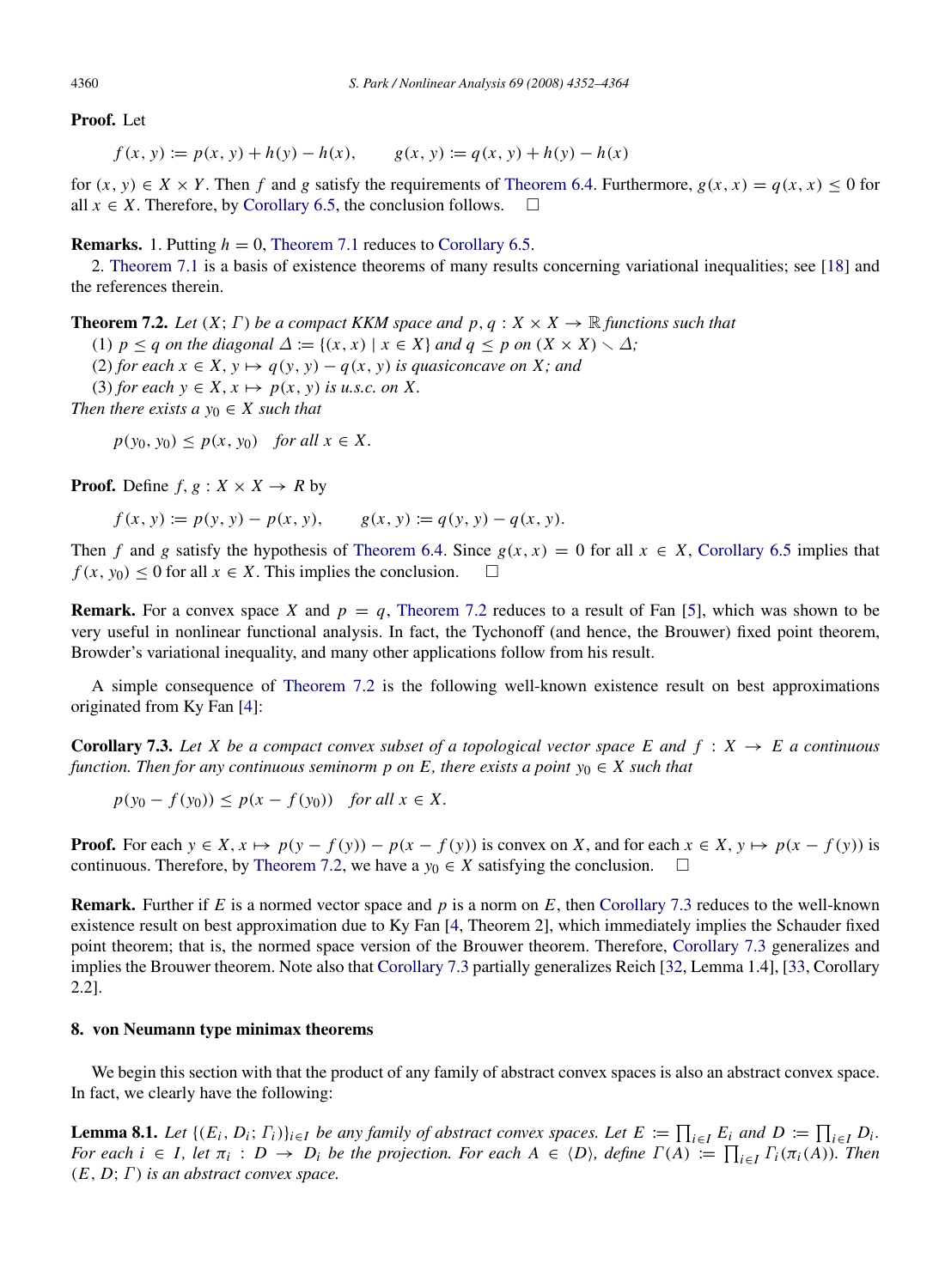Note also that for the case  $E_i = D_i$  for each *i*, the product of abstract convex subsets is also abstract convex in the product abstract convex space.

In this section, we show that a typical classical application of the KKM principle can be extended to abstract convex spaces.

As a direct application of [Theorem 5.2,](#page-5-3) we have the following generalization of the von Neumann–Sion minimax theorem [\[36,](#page-12-10)[37\]](#page-12-11):

**Theorem 8.2.** *Let*  $(X; \Gamma)$  *and*  $(Y; \Gamma')$  *be compact abstract convex spaces and*  $f, g: X \times Y \to \mathbb{R} \cup \{+\infty\}$  *be functions such that*

<span id="page-9-1"></span>(1)  $f(x, y) \leq g(x, y)$  *for each*  $(x, y) \in X \times Y$ ;

(2) *for each*  $x \in X$ ,  $f(x, \cdot)$  *is l.s.c. and*  $g(x, \cdot)$  *is quasiconvex on* Y; *and* 

(3) *for each*  $y \in Y$ ,  $f(\cdot, y)$  *is quasiconcave and*  $g(\cdot, y)$  *is u.s.c. on* X.

*If*  $(X \times Y; \Gamma_{X \times Y})$  *is a KKM space, where*  $\Gamma_{X \times Y}$  *is the product convexity defined as above, then we have* 

min sup<br>*y*∈*Y*<sub>x∈</sub>*x x*∈*X*  $f(x, y) \le \max_{x \in X} \inf_{y \in Y} g(x, y).$ 

**Proof.** Note that  $y \mapsto \sup_{x \in X} f(x, y)$  is l.s.c. on *Y* and  $x \mapsto \inf_{y \in Y} g(x, y)$  is u.s.c. on *X*. Therefore, both sides of the inequality exist. Suppose that there exists a real *c* such that

 $\max_{x} \inf_{y} g(x, y) < c < \min_{y} \sup_{x} f(x, y).$ 

Note that  $(X \times Y; T_{X \times Y})$  is a compact KKM space. Define a map  $T: X \times Y \to X \times Y$  by

$$
T(x, y) = \{ \bar{x} \in X \mid f(\bar{x}, y) > c \} \times \{ \bar{y} \in Y \mid g(x, \bar{y}) < c \}
$$

for  $(x, y) \in X \times Y$ . Then  $T(x, y)$  is nonempty and  $\Gamma$ -convex for each  $(x, y) \in X \times Y$  and  $T^{-}(x, y)$  is open. By using [Theorem 5.2,](#page-5-3) we have an  $(x_0, y_0) \in X \times Y$  such that  $(x_0, y_0) \in T(x_0, y_0)$ . Therefore,  $c < f(x_0, y_0) \le g(x_0, y_0) < c$ , a contradiction.  $\Box$ 

**Remarks.** 1. If  $f = g$  and if *X* is a convex space, [Theorem 8.2](#page-9-1) reduces to Sion's generalization [\[36\]](#page-12-10) of the von Neumann minimax theorem [\[37\]](#page-12-11):

$$
\min_{x} \max_{y} f(x, y) = \max_{y} \min_{x} f(x, y).
$$

2. If  $(X; \Gamma)$  and  $(Y; \Gamma')$  are *G*-convex spaces, so is  $X \times Y$ . Therefore, [Theorem 8.2](#page-9-1) works for *G*-convex spaces.

# <span id="page-9-0"></span>9. Nash type equilibrium theorems

In this section, from a Fan–Browder type fixed point result for abstract convex spaces, we deduce the Ky Fan intersection theorem and the Nash equilibrium theorem for abstract convex spaces.

Given a cartesian product  $X = \prod_{i=1}^{n} X_i$  of sets, let  $X^i = \prod_{j \neq i} X_j$  and  $\pi_i : X \to X_i$ ,  $\pi^i : X \to X^i$  be the projections; we write  $\pi_i(x) = x_i$  and  $\pi^i(x) = x^i$ . Given  $x, y \in X$ , we let

 $(y_i, x^i) := (x_1, \ldots, x_{i-1}, y_i, x_{i+1}, \ldots, x_n).$ 

From [Theorem 5.2,](#page-5-3) we have the following Ky Fan type intersection theorem [\[3\]](#page-11-5) generalizing the well-known von Neumann intersection lemma [\[38\]](#page-12-12):

<span id="page-9-2"></span>**Theorem 9.1.** Let  $X = \prod_{i=1}^n X_i$  and  $(X; \Gamma)$  be a compact KKM space, and  $A_1, A_2, \ldots, A_n$  *n* subsets of X such that  $(1)$  *for each*  $x \in X$  *and*  $i = 1, ..., n$ , the set  $A_i(x) = \{y \in X \mid (y_i, x^i) \in A_i\}$  is  $\Gamma$ -convex and nonempty; and (2) *for each y* ∈ *X and i* = 1, ..., *n*, *the set*  $A_i(y) = \{x \in X \mid (y_i, x^i) \in A_i\}$  *is open. Then*  $\bigcap_{i=1}^{n} A_i \neq \emptyset$ .

**Proof.** Define a map  $T : X \to X$  by  $T(x) := \bigcap_{i=1}^{n} A_i(x)$  for  $x \in X$ . Then each  $T(x)$  is  $\Gamma$ -convex being an intersection of *Γ*-convex sets by (1). For each  $x \in X$  and each *i*, there exists a  $y^{(i)} \in A_i(x)$  by (1), or  $(y_i^{(i)})$  $a_i^{(i)}, x^i) \in A_i$ . Hence, we have  $(y_1^{(1)}$  $y_1^{(1)}, \ldots, y_n^{(n)}$  ∈  $\bigcap_{i=1}^n A_i(x)$ . This shows that  $T(x) \neq \emptyset$ . Moreover,  $T^{-}(y) = \bigcap_{i=1}^n A_i(y)$  is open for each  $y \in X$  by (2). Now, the conclusion follows from [Theorem 5.2.](#page-5-3)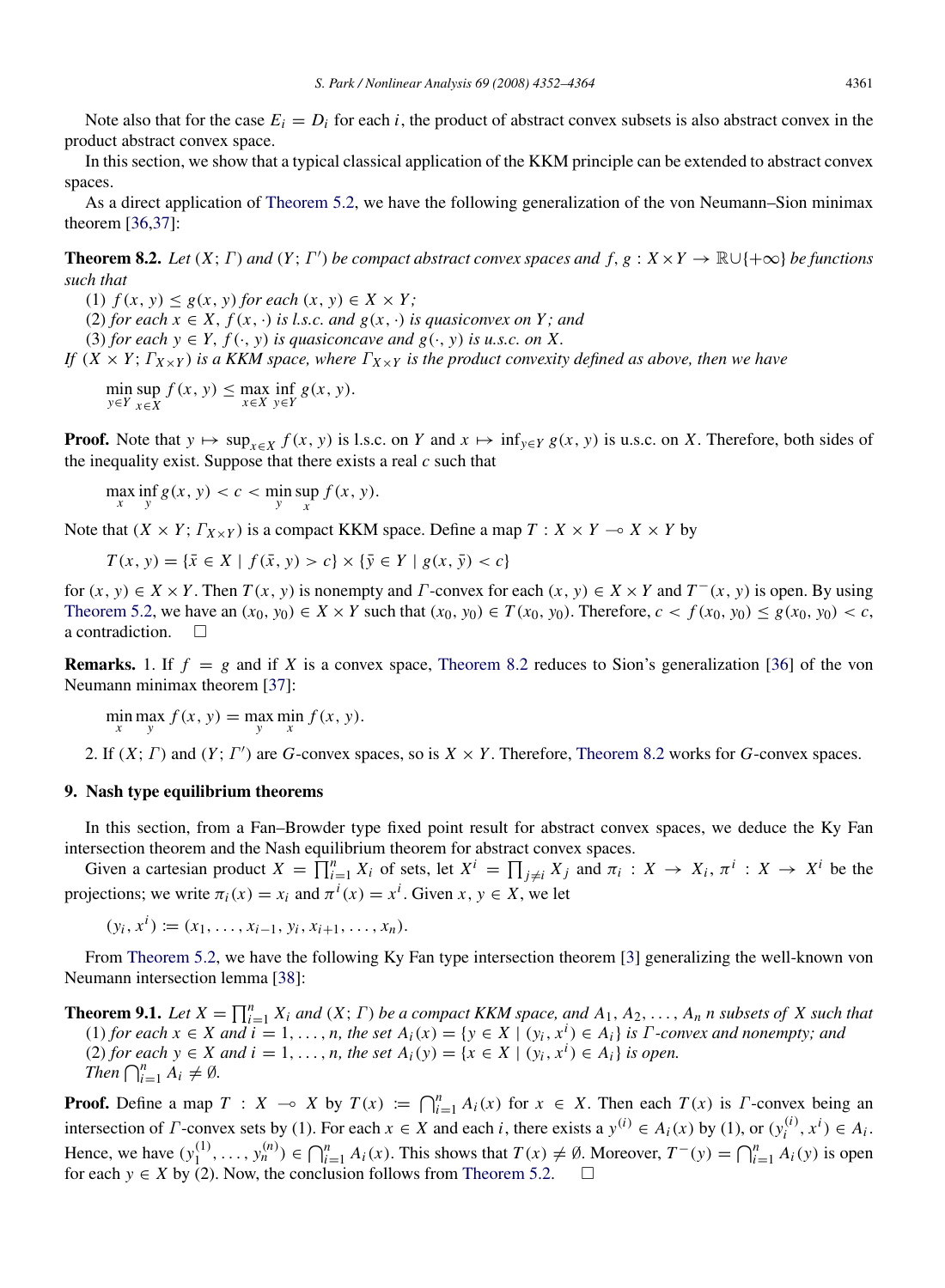Remark. If each *X<sup>i</sup>* is a compact abstract convex space, so is *X* with the product topology; see Lemma 8.1. Note that [Theorem 8.2](#page-9-1) can be also deduced from [Theorem 9.1.](#page-9-2)

From [Theorem 9.1,](#page-9-2) we deduce the following Nash equilibrium theorem [\[14\]](#page-11-15) for abstract convex spaces:

**Theorem 9.2.** Let  $X = \prod_{i=1}^{n} X_i$  and  $(X; \Gamma)$  be a compact KKM space, and  $f_1, \ldots, f_n : X \to \mathbb{R}$  continuous *functions such that*

(1) for each  $x \in X$ , each  $i = 1, ..., n$ , and each  $r \in \mathbb{R}$ , the set  $\{(y_i, x^i) \in X \mid f_i(y_i, x^i) > r\}$  is  $\Gamma$ -convex. *Then there exists a point*  $x \in X$  *such that* 

$$
f_i(x) = \max_{y_i \in X_i} f_i(y_i, x^i) \quad \text{for } i = 1, \dots, n.
$$

**Proof.** Let  $\varepsilon > 0$  and, for each *i*, let

$$
A_i^{\varepsilon} = \{x \in X \mid f_i(x) > \max_{y_i \in X_i} f_i(y_i, x^i) - \varepsilon\}.
$$

Then the sets  $A_1^{\varepsilon}, \ldots, A_n^{\varepsilon}$  satisfy conditions (1) and (2) of [Theorem 9.1,](#page-9-2) and hence  $\bigcap_{i=1}^n A_i^{\varepsilon} \neq \emptyset$ . Then  $H_{\varepsilon} = \bigcap_{i=1}^n \overline{A_i^{\varepsilon}}$ is a nonempty compact set. Since  $H_{\varepsilon_1} \subset H_{\varepsilon_2}$  for  $\varepsilon_1 < \varepsilon_2$ , we have  $\bigcap_{\varepsilon > 0} H_{\varepsilon} \neq \emptyset$ . Then  $x \in \bigcap_{\varepsilon > 0} H_{\varepsilon}$  satisfies the conclusion.  $\square$ 

#### <span id="page-10-0"></span>10. Himmelberg type fixed point theorems

We need the following:

**Definition.** A *KKM uniform space*  $(E, D; \Gamma; \mathcal{U})$  is a KKM space with a basis  $\mathcal{U}$  of a Hausdorff uniform structure of *E*.

In this section, we introduce particular subclasses or subsets of KKM uniform spaces.

**Definition.** A KKM uniform space  $(E \supset D; \Gamma; \mathcal{U})$  is called an *LΓ*-*space* if *D* is dense in *E* and, for each  $U \in \mathcal{U}$ , the *U*-neighborhood

 $U[A] := \{x \in E \mid A \cap U[x] \neq \emptyset\}$ 

around a given  $\Gamma$ -convex subset  $A \subset E$  is  $\Gamma$ -convex.

In particular, for *G*-convex spaces or *C*-spaces ( $E \supset D$ ;  $\Gamma$ ;  $\mathcal{U}$ ), we can define *LG*-spaces or *LC*-spaces (*l.c.*spaces), resp.

Remarks. 1. The *LG*-spaces are introduced in [\[21\]](#page-11-16).

2. A singleton is not necessarily Γ-convex in an *L*Γ-space.

Examples 10.1. For a *C*-space (*X*; Γ), an *L*Γ-space reduces to an *LC*-space [\[10](#page-11-11)[,11\]](#page-11-17). Any nonempty convex subset *X* of a locally convex t.v.s. *E* is an obvious example of an *LC*-space  $(X; \Gamma)$  with  $\Gamma_A = \text{co } A$  for  $A \in \{X\}$ . For other examples, see [\[10](#page-11-11)[,11\]](#page-11-17).

**Examples 10.2.** A *G*-convex space  $(X \supset D; \Gamma)$  is called a *metric LG-space* if *X* is equipped with a metric *d* such that (1) *D* is dense in *X*, (2) for any  $\varepsilon > 0$ , the set { $x \in X \mid d(x, C) < \varepsilon$ } is *Γ*-convex whenever  $C \subset X$  is *Γ*-convex, and (3) open balls are Γ-convex. This concept generalizes that of metric *LC*-spaces due to Horvath [\[10\]](#page-11-11).

Examples 10.3 (*Horvath [\[11\]](#page-11-17)*). Any hyperconvex metric space (*H*, *d*) is a complete metric *LC*-space (*H*; Γ).

<span id="page-10-1"></span>The following is the main result of this section:

**Theorem 10.1.** *Let*  $(X \supset D; \Gamma; \mathcal{U})$  *be an LT*-space and  $T : X \rightarrow X$  a compact u.s.c. map with closed  $\Gamma$ -convex *values. Then T has a fixed point*  $x_0 \in X$ .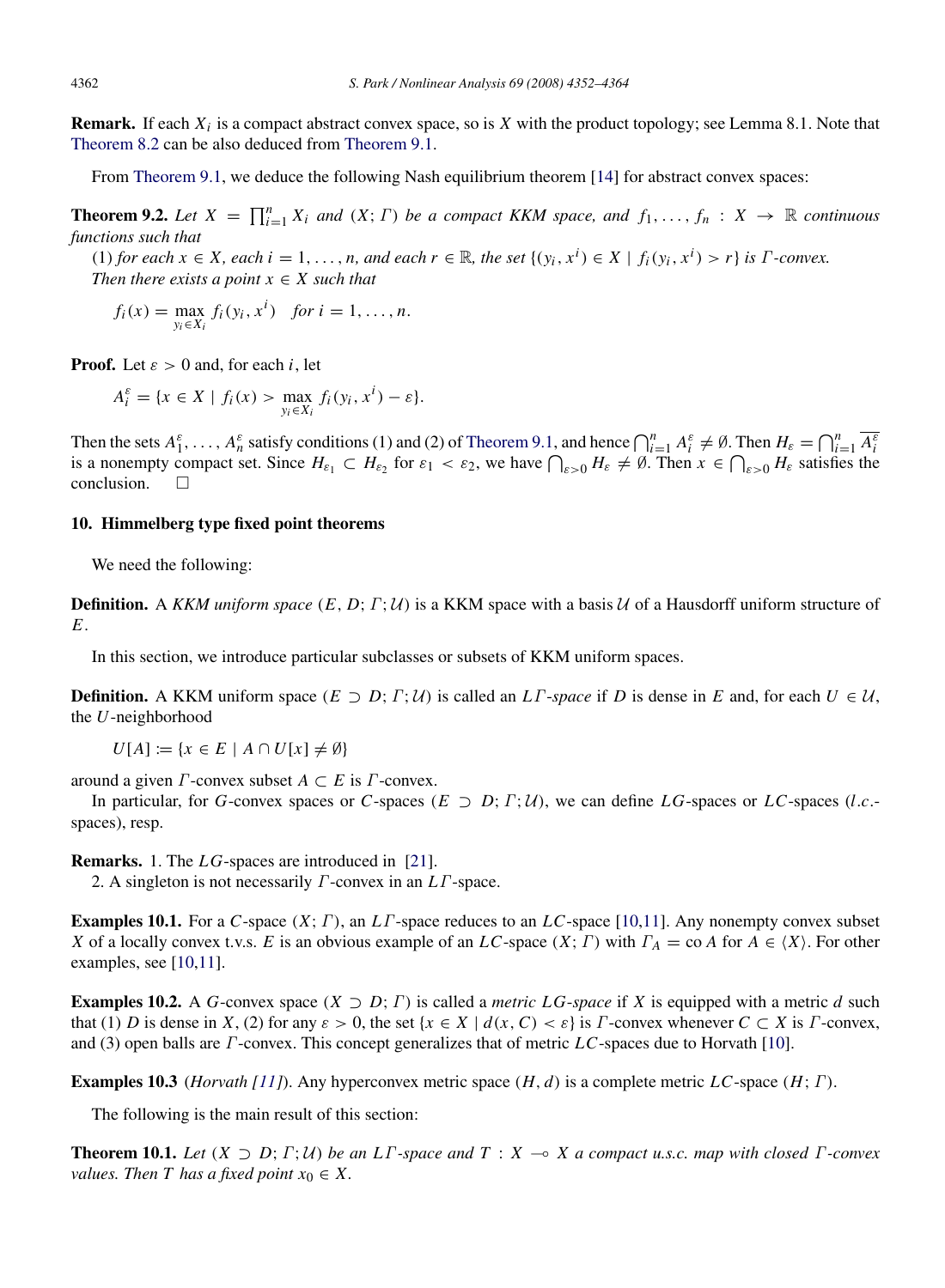**Proof.** For any closed  $V \in U$ , there exists an open member *W* of U such that  $W \subset V$ . Note that for each  $x \in X$ ,  $W[x]$  is an open neighborhood of *x*. Since  $K = \overline{T(X)}$  is compact and *D* is dense in *X*, there exists an  $M = \{y_1, \ldots, y_n\} \in \langle D \rangle$  such that  $K \subset \bigcup_{y \in M} W[y]$ .

For each  $y_i \in M$ , let  $G(y_i) := \{x \in X \mid T(x) \cap V[y_i] = \emptyset\}$ . Since T is u.s.c., each  $G(y_i)$  is open. Moreover, since  $T(X) \subset K \subset \bigcup_{i=1}^{n} V[y_i]$ , we have

$$
\bigcap_{i=1}^n G(y_i) \subset \left\{ x \in X \mid T(x) \cap \bigcup_{i=1}^n V[y_i] = \emptyset \right\} = \emptyset.
$$

We will apply [Theorem 3.2](#page-2-2) to the KKM space  $(X, M; \Gamma)$ . Since  $G : M \rightarrow X$  cannot be a KKM map; that is, there exist an  $N \in \langle M \rangle$  and an  $x_V \in \Gamma_N$  such that  $x_V \notin G(N) = \bigcup_{y \in N} G(y)$ . Hence  $T(x_V) \cap V[y] \neq \emptyset$  for all  $y \in N$ , and

$$
N \subset L := \{ y \in X \mid T(xy) \cap V[y] \neq \emptyset \}.
$$

Since  $T(x_V)$  is  $\Gamma$ -convex and  $(X, D; \Gamma)$  is an  $LT$ -space,  $L$  is  $\Gamma$ -convex. Therefore,  $x_V \in \Gamma_N \subset L$  and hence *T*(*xV*) ∩ *V*[*xV*]  $\neq \emptyset$ .

So, for each basis element V, there exist  $x_V, y_V \in X$  such that  $y_V \in T(xy)$  and  $y_V \in V[x_V]$ . Since  $T(X)$  is relatively compact, we may assume that  $y_V$  converges to some  $x_0 \in K$ . Since X is Hausdorff,  $x_V$  also converges to *x*<sub>0</sub>. Since *T* is u.s.c. with closed values, the graph of *T* is closed in  $X \times \overline{T(X)}$ , and hence we have  $x_0 \in Tx_0$ . This completes our proof.  $\square$ 

Examples 10.4. 1. (Himmelberg [\[6\]](#page-11-18)) *X* is a convex subset of a Hausdorff locally convex t.v.s.

2. (Park [\[21\]](#page-11-16)) (*X*, *D*; Γ) is an *LG*-space. Many particular forms were stated there.

3. The extended long line *L* ∗ is a compact *L*Γ-space. Now it has *the fixed point property*. This is a proper example of [Theorem 10.1](#page-10-1) which is not an *LG*-space.

#### References

- <span id="page-11-10"></span>[1] P. Alexandroff, B. Pasynkoff, Elementary proof of the essentiality of the identity mapping of a simplex, Uspekhi Mat. Nauk (N.S.) 12 (5) (1957) 175–179 (in Russian). (77).
- <span id="page-11-12"></span>[2] A. Borglin, H. Keiding, Existence of equilibrium actions and of equilibrium, J. Math. Econom. 3 (1976) 313–316.
- <span id="page-11-5"></span>[3] Ky Fan, A generalization of Tychonoff's fixed point theorem, Math. Ann. 142 (1961) 305–310.
- <span id="page-11-14"></span>[4] Ky Fan, Extentions of two fixed point theorems of F.E. Browder, Math. Z. 112 (1969) 234–240.
- <span id="page-11-13"></span>[5] Ky Fan, A minimax inequality and applications, in: O. Shisha (Ed.), Inequalities III, Academic Press, New York, 1972, pp. 103–113.
- <span id="page-11-18"></span>[6] C.J. Himmelberg, Fixed points of compact multifunctions, J. Math. Anal. Appl. 38 (1972) 205–207.
- <span id="page-11-7"></span>[7] C.D. Horvath, Points fixes et coincidences pour les applications multivoques sans convexite, C. R. Acad. Sci. Paris 296 (1983) 403–406. ´
- [8] C.D. Horvath, Some results on multivalued mappings and inequalities without convexity, in: B.L. Lin, S. Simons (Eds.), Nonlinear and Convex Analysis—Proc. in Honor of Ky Fan, Marcel Dekker, New York, 1987, pp. 99–106.
- [9] C.D. Horvath, Convexité généralisée et applications, in: Sém. Math. Supér., vol. 110, Press. Univ. Montréal, 1990, pp. 81–99.
- <span id="page-11-11"></span>[10] C.D. Horvath, Contractibility and generalized convexity, J. Math. Anal. Appl. 156 (1991) 341–357.
- <span id="page-11-17"></span>[11] C.D. Horvath, Extension and selection theorems in topological spaces with a generalized convexity structure, Ann. Fac. Sci. Toulouse 2 (1993) 253–269.
- <span id="page-11-1"></span>[12] B. Knaster, K. Kuratowski, S. Mazurkiewicz, Ein Beweis des Fixpunktsatzes fur n-Dimensionale Simplexe, Fund. Math. 14 (1929) 132–137. ¨
- <span id="page-11-6"></span>[13] M. Lassonde, On the use of KKM multifunctions in fixed point theory and related topics, J. Math. Anal. Appl. 97 (1983) 151–201.
- <span id="page-11-15"></span>[14] J. Nash, Non-cooperative games, Ann. of Math. 54 (1951) 286–293.
- <span id="page-11-2"></span>[15] S. Park, Some coincidence theorems on acyclic multifunctions and applications to KKM theory, in: K.-K. Tan (Ed.), Fixed Point Theory and Applications, World Sci. Publ., River Edge, NJ, 1992, pp. 248–277.
- <span id="page-11-3"></span>[16] S. Park, Foundations of the KKM theory via coincidences of composites of upper semicontinuous maps, J. Korean Math. Soc. 31 (1994) 493–519.
- <span id="page-11-4"></span>[17] S. Park, Ninety years of the Brouwer fixed point theorem, Vietnam J. Math. 27 (1999) 193–232.
- <span id="page-11-9"></span>[18] S. Park, Elements of the KKM theory for generalized convex spaces, Korean J. Comput. Appl. Math. 7 (2000) 1–28.
- <span id="page-11-0"></span>[19] S. Park, Some equilibrium problems in generalized convex spaces, Acta Math. Vietnam 26 (2001) 349–364.
- [20] S. Park, New topological versions of the Fan–Browder fixed point theorem, Nonlinear Anal. 47 (2001) 595–606.
- <span id="page-11-16"></span>[21] S. Park, Fixed point theorems in locally *G*-convex spaces, Nonlinear Anal. 48 (2002) 869–879.
- [22] S. Park, Coincidence, almost fixed point, and minimax theorems on generalized convex spaces, J. Nonlinear Convex Anal. 4 (2003) 151–164.
- [23] S. Park, The KKM, matching, and fixed point theorems in generalized convex spaces, Nonlinear Funct. Anal. Appl. 11 (2006) 139–154.
- <span id="page-11-8"></span>[24] S. Park, On generalizations of the KKM principle on abstract convex spaces, Nonlinear Anal. Forum 11 (1) (2006) 67–77.
- [25] S. Park, Fixed point theorems on  $\Re\mathfrak{C}$ -maps in abstract convex spaces, Nonlinear Anal. Forum 11 (2) (2006) 117–127.
- [26] S. Park, Remarks on KC-maps and KO-maps on abstract convex spaces, Nonlinear Anal. Forum 12 (1) (2007) 29–40.